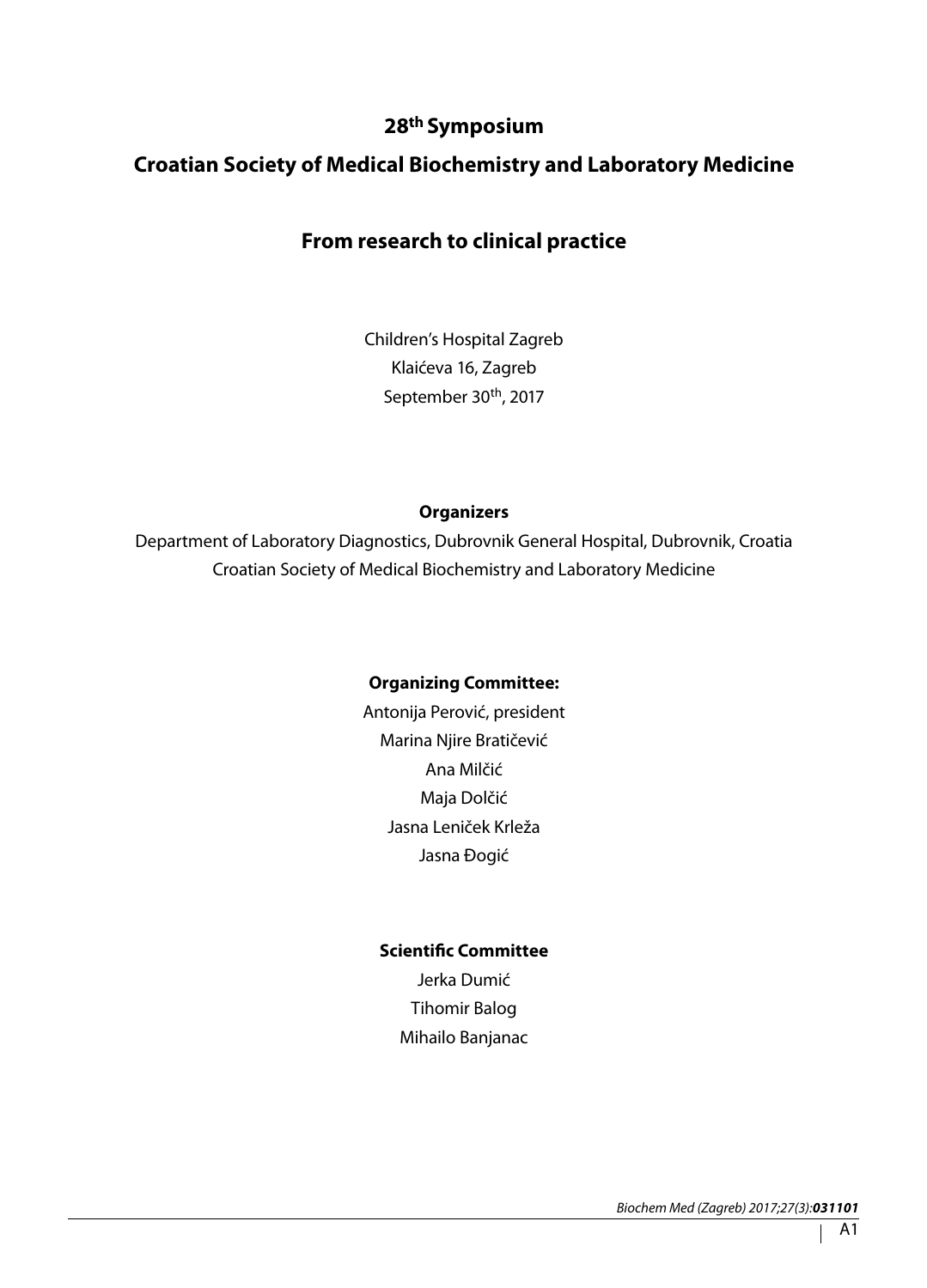# **The path from research to practice – the Odyssey's journey**

Jerka Dumić

University of Zagreb, Faculty of Pharmacy and Biochemistry, Department of Biochemistry and Molecular Biology, Zagreb, Croatia

In biomedical sciences, the path "from bench to bedside" is long, challenging, expensive and often unsuccessful. It was estimated that it usually takes 10-15 years from research finding to putting that finding into practice, while the costs exceed tens, hundreds and even a billion dollars when it comes to drugs. The failures often result from the complexity, specificities, and fragmentation by the fields of biomedical researches, non-compliance and lack of understanding of physicians (clinical scientists) and basic scientists, different goals and needs of stakeholders in the health system, and the everlasting lack of funds.

No matter how it is called (translational, precision or personalized medicine), translation of scientific discoveries into clinical benefits seeks for the bidirectional concept, namely the coordinated usage of new knowledge in clinical practice and integration of clinical observations into scientific hypotheses in the laboratory.

The path from the idea and bench research, through production, preclinical testing, and clinical trials to gaining approval by regulatory agencies is financially very demanding. In addition, once at the market, the product may fail to generate expected revenue, and furthermore, in a case of drugs, it could be withdrawn due to unexpected adverse effects. To overcome these obstacles the collaboration among basic and clinical experts from different fields should be intensified, creative, new approaches should be encouraged, and more accurate preclinical studies and inventive cost-effective approaches in clinical trials should be created. More than 10 years ago, the need for multidimensional and multidisciplinary approach, named "the concept of team science" was recognized.

Yet, the upcoming times seek for a new generation of translational scientists, trained and educated for successful tracking the path from bench to bedside and back. They should have a comprehensive perspective on science, understand how science system functions, be equipped with skills and competencies (*e.g.* critical thinking, problem-solving and communication), and at the same time be competent for successful dealing with data, legislation, bioethics, funding *etc*. Although the achievement of these demands may look too far on the horizon, according to my personal view, medical biochemists seem most appropriate and prepared to meet these demands most promptly. Their good background in molecular life sciences and clinical subjects, provides them a good platform for further development into translational scientists through lifelong learning. However, in order to well prepare future young colleagues for the upcoming challenges, it is of utmost importance to continuously update and improve the curriculum to holistically integrate concepts of translational medicine as well as to advance teaching methods that will promote skill and competencies development.

**Corresponding author:** jdumic@gmail.com

## **Procedures for implementing new biomarkers into clinical practice**

#### Marina Njire Bratičević

Department of Laboratory Diagnostics, Dubrovnik General Hospital, Dubrovnik, Croatia

The National Institutes of Health, Biomarkers Definitions Working Group defined a biomarker as a characteristic that is objectively measured and evaluated as an indicator of normal biological processes, pathogenic processes, or pharmacologic responses to a therapeutic intervention. Therefore the discovery of the new biomarker is considered a successful endpoint of clinical proteomics. While a large number of biomarkers have been described through close to half a million articles in the last decade, only one per year is added to the routine repertoire of most clinical biochemistry laboratories. This disparity is a consequence of a strict,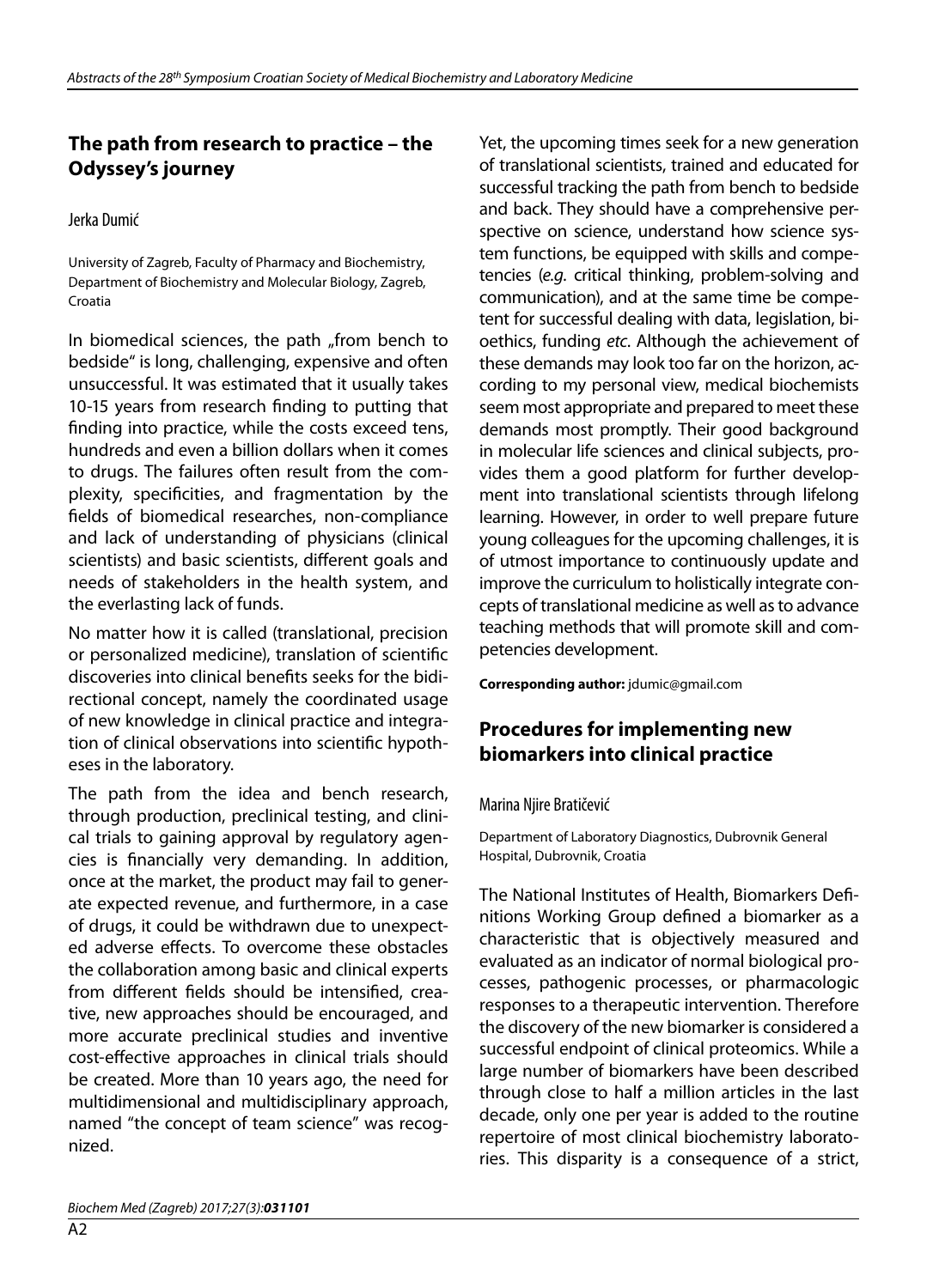long-lasting and expensive process aimed at demonstrating clinical validity and utility, benefit for the patient and the need for multiple collaboration between researchers, clinicians, healthcare providers, diagnostic industry, legislative bodies and patient groups.

Requirements for introducing a new biomarker, presented at the Perspectives in Proteomics Conference and also at the 12<sup>th</sup> Bergmeyer Conference, are investigations of preanalytical conditions, analytical performance, clinical validity and utility. Investigations of preanalytical variation include selection of specimen type, collection, handling, storage, biological variation assessment. Indicators of accuracy, precision and analytical measurement range, developing standard for calibration and quality control are part of analytical validity. Clinical validity represents an assessment of diagnostic accuracy and predictability, while clinical utility includes clinical studies that emphasize different performance characteristics and require different study populations. The last step is clinical impact or investigation of ethical, legal, financial or social implications after evidence-based clinical practice guidelines are formed.

Taking into account complexity of the implementation process, it is important to highlight the role of medical biochemists as important experts in above mentioned areas, all of which are essential to optimal introduction of a new biomarker.

#### **Corresponding author:** marinanjire@yahoo.com

#### **Importance of biomarkers in drug research**

Mihailo Banjanac

In vitro pharmacology, Fidelta Ltd., Zagreb, Croatia

In past several decades there is a decrease in the drug discovery productivity, best presented as a decrease of new drug approvals per dollar or euro spent in the research and development. The major cause for this decline in the drug discovery productivity is failure of new drugs in efficacy and safety in phases 2 and 3 of clinical trials. There are

many different reasons that are contributing to this phenomenon (increased regulatory agencies demands, prevailing concepts in drug discovery, lack of relevant preclinical models, complex and unknown pathophysiology *etc.*).

One area to improve new drugs development is biomarkers research area. There are many different definitions of biomarkers and one of those defines biomarkers as: "a characteristic that is objectively measured and evaluated as an indicator of normal biological processes, pathogenic processes or pharmacological responses to a therapeutic intervention". Biomarkers are usually proteins, but are also metabolites, lipids, carbohydrates, DNA genetic variants, different types of RNA molecules, and are classified according to their utilities (disease, diagnostic, prognostic, response, predictive, pharmacodynamic, safety, surrogate markers). Biomarkers are identified using systems biology approach that enables identification of diseases and drug specific interaction networks (high throughput and high content -omics technologies, imaging technics). Much like the drug discovery process, the new biomarkers discovery process relies on a use of cell cultures that mimic disease, patient derived primary cells and fluids and transgenic animal models. After preclinical discovery, biomarkers are tested in clinical studies in order to address their utility.

Drug discovery process by itself and the role and detailed description of biomarkers in this process will be presented as well as benefits and pitfalls within these processes. Importance of early identification of biomarkers in drug discovery as well as in therapeutic regime (namely in oncology) will be addressed.

**Corresponding author**: mihailobanjanac@gmail.com

## **Oxidative stress and antioxidative enzymes, relation to diseases and ageing**

#### Tihomir Balog

Division of Molecular Medicine, Ruđer Bošković Institute, Zagreb, Croatia

A number of age-related diseases are related to oxidative/antioxidative status. The level of oxida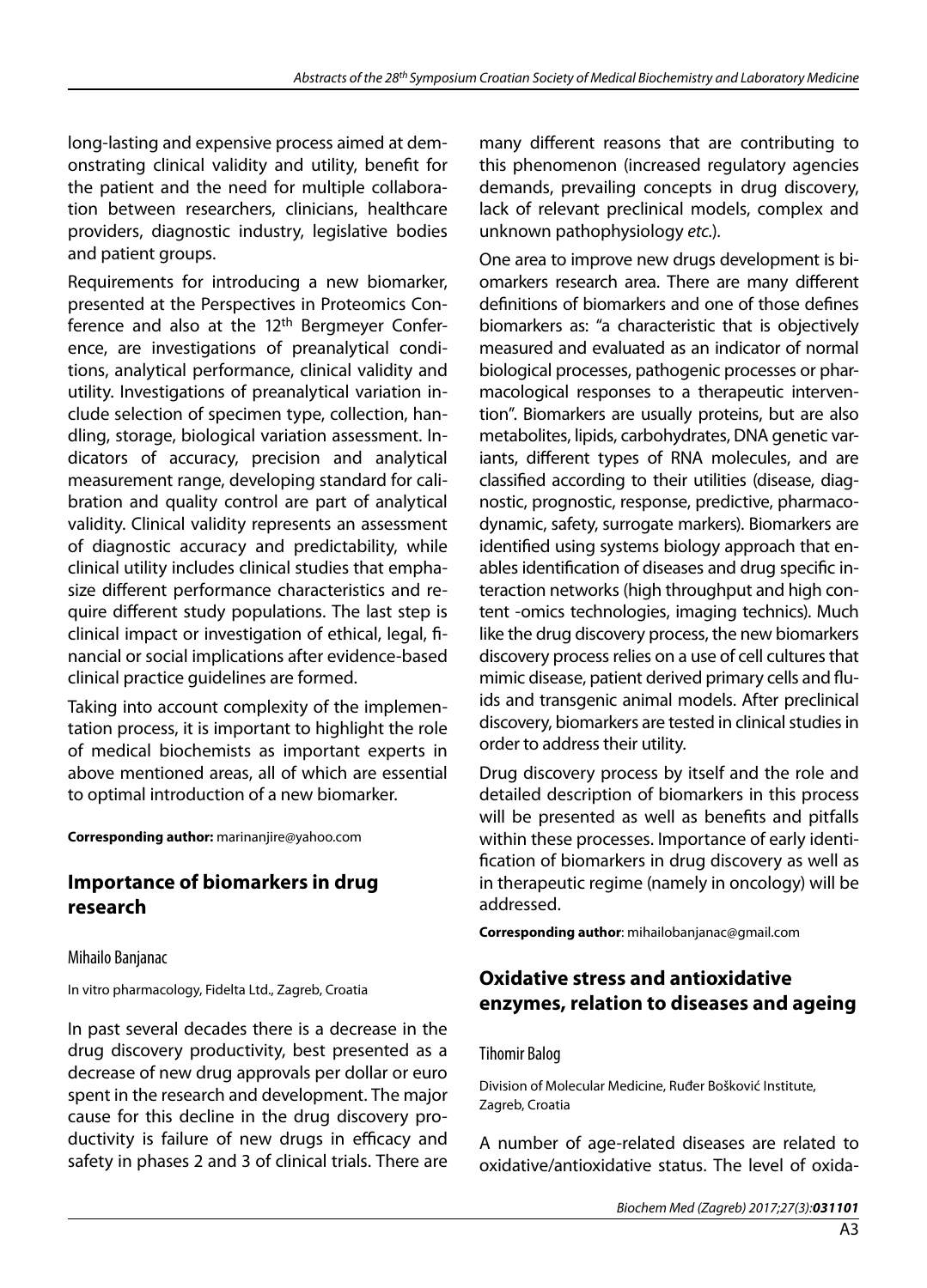tive damage in an organism is tightly related to development of age related diseases, such as cancer, neurodegenerative diseases and diabetes. The most popular hypothesis used to explain the mechanism of ageing in relation to oxidative stress is the Free Radical Theory of Aging proposed by Denham Harman. This theory proposes that accumulation of reactive oxygen species (ROS)-induced oxidative damage of macromolecules which leads to the ageing process and development of diseases. Harmful ROS are produced as a result of normal cellular metabolism, mainly in mitochondria. The major antioxidant enzymes that eliminate excess ROS and define the potential to cope with the oxidative stress are superoxide dismutase (SOD), catalase (CAT), and glutathione peroxidase (GPx). Numerous studies highlight the role of ROS in development of various diseases particularly developing of neurodegenerative diseases like Alzheimer's disease. On the other hand in various pathological conditions (such as atherosclerosis, apoptosis, aging, diabetes), cell ROS release-related damage can be protected by the antioxidant enzymes. In addition, the level of antioxidant enzymes (SOD-1, SOD-2, CAT, GPx-1), were often used as a marker of oxidative stress and oxidative/antioxidative status in animals. Since sexual selection can also influence lifespan and survival rates, an alternative approach to study ageing and longevity is to investigate sex differences in response to oxidative stress. In our work we explored sex differences in oxidative/antioxidative status in mice and their ability to maintain redox balance upon acute oxidative stress induced with normobaric hyperoxia as a model of oxidative stress. Oxygen toxicity in hyperoxia conditions can be controlled with factors such as sex, age, tissue and hormones. The female sex hormone estrogen (E2) has a wellestablished cytoprotective effect against oxidative stress, which strongly contributes to ageing. However, the mechanism by which E2 exerts its protective activity is still unclear.

**Corresponding author:** tihomir.balog@irb.hr

## **Circulating Cell-Free DNA (cfDNA): myth or reality for clinical practice**

#### Sandra Šupraha Goreta

University of Zagreb, Faculty of Pharmacy and Biochemistry, Department of Biochemistry and Molecular Biology, Zagreb, Croatia

Circulating cell-free DNA (cfDNA) has been discovered as a potential blood-based noninvasive biomarker capable of monitoring disease progression and treatment efficacy. It has already made a great clinical impact on prenatal care, where fetal cfDNA in the circulation is now used for early diagnosis of genetic abnormalities, fetal sex, or pre-eclampsia. Regarding oncology, it is well known that circulating tumor derived DNA fragments (ctDNA) are present in the blood of cancer patients for several decades now, but it›s really only recently that technology such as digital PCR and next generation sequencing have allowed us to extract clinically useful information from these circulating DNA fragments. Despite all advantages of such biomarkers providing prognostic and predictive information in cancer, it has not been incorporated into routine clinical practice. Problems are analytical limitations concerning cfDNA and as well as a limited understanding of precisely how to interpret biomarker results across various disease stages and tumor types. The biggest challenges in these blood-based biomarker development field are focused on novel cfDNA technologies, interpretation of obtained data regarding disease evolution and heterogeneity, and logistical consideration for incorporation of cfDNA into clinical trials, and ultimately into routine clinical use. The objectives of this lecture include the presentation of the current barriers to clinical implementation and recent progress made in the field. The advances in basic and translational research will ultimately impact patient management strategies and patient outcomes, especially in oncology.

#### **Corresponding author:** ssupraha@pharma.hr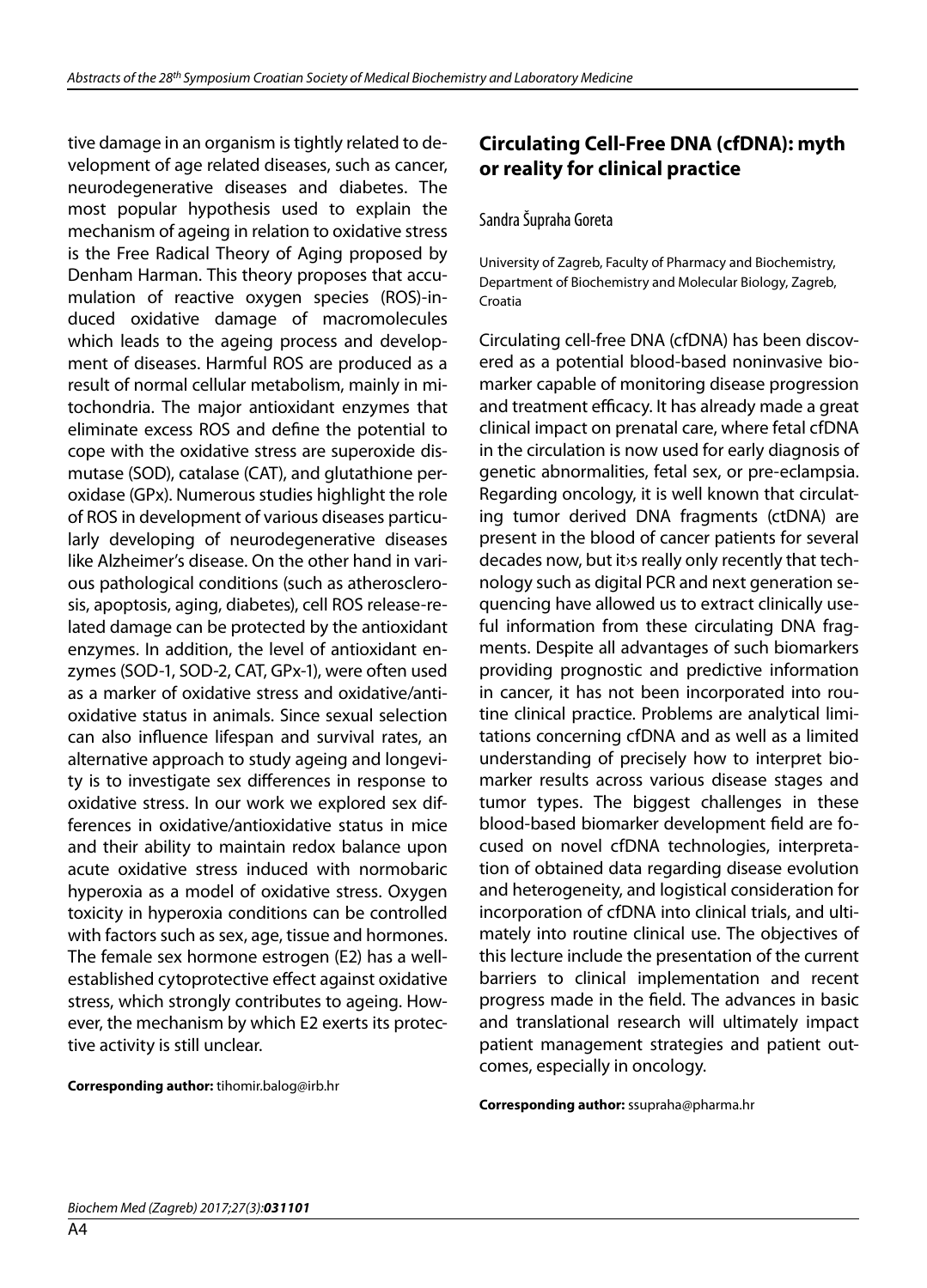# **Extracellular Hsp70 - from mechanism of action to potential diagnostic marker**

#### Lada Rumora

University of Zagreb, Faculty of Pharmacy and Biochemistry, Department of Medical Biochemistry and Haematology, Zagreb, Croatia

Heat shock proteins (Hsps) are highly conserved and ubiquitously expressed proteins that play an essential role as molecular chaperones in maintaining the homeostasis of cells and tissues. The members of the Hsp superfamily are categorised into several families on the basis of the approximate molecular weight. The best described Hsp70 family member is stress-inducible 72-kDa protein with cellular functions including preventing protein aggregation, facilitating protein refolding, and chaperoning proteins, all of which improve survival of a cell faced with stressors. During cellular stress, intracellular Hsp70 levels increase to provide cellular protection. The induction of Hsp70 has to be tightly controlled, since its persistent presence would adversely affect protein homeostasis and intracellular functions, leading to inappropriate growth control and possibly cell death.

To date, Hsp70 has mainly been studied as intracellular chaperone that is released from cells only after severe damage that causes cell lysis. It is now also known that Hsp70 can be secreted from a variety of cell types, even when these cells are completely viable, acting as a damage-associated molecular pattern (DAMP).

People suffering from a variety of inflammatory and infective diseases have chronically elevated basal levels of extracellular Hsp70 (eHsp70) relative to healthy, aged-matched controls. In addition, an increase of eHsp70 in the blood occurs in healthy organisms after exposure to acute stressors.

Chronic obstructive pulmonary disease (COPD) is a heterogeneous disease with many comorbid and confounding conditions, and markers of disease may vary from one phenotype to another. Therefore, exploration of systemic inflammatory parameters will provide new information on the systemic inflammatory COPD phenotype that might need more specific and more personalized therapeutic strategy. This might improve relevant clinical outcomes of the disease.

The lecture will discuss the mechanism of action of eHsp70 and its potential diagnostic significance, especially in COPD.

**Corresponding author:** lrumora@pharma.hr

## **Fucosylated plasma N-glycans as biomarkers of HNF1A-MODY in young adults**

#### Olga Gornik

University of Zagreb, Faculty of Pharmacy and Biochemistry, Department of Biochemistry and Molecular Biology, Zagreb, Croatia

HNF1A-MODY is often misdiagnosed disease due to lack of diagnostic protocols and limited availability of genetic testing. Benefits of making the diagnosis include possible treatment with derivatives of sulphonylurea as well as screening of relatives.

In our previous work we showed that defects in processes regulated by *HNF1A* result in an altered plasma N-glycan profile in HNF1A-MODY and that this gene is a key regulator of protein fucosylation in plasma. Thus, we aimed to evaluate the diagnostic potential of glycosylation in an unselected population of young adults. Included were individuals in UK and Croatia ( $N = 1032$ ), with diabetes onset below 45 years, who were antibody negative and C-peptide positive, which mostly excluded individuals with type 1 diabetes.

N-glycans were analysed using Hydrophilic Interaction Liquid Chromatography-UPLC and profiles were divided into 38 glycan groups (GP1-GP38) with assigned structures. Sanger sequencing of *HNF1A* was performed and rare *HNF1A* variants (MAF < 1%) underwent a systematic assessment of their functional effect.

Twenty-five rare *HNF1A* variants were found in 29 probands. After collecting previous knowledge, performing of *in vitro* functional studies and using